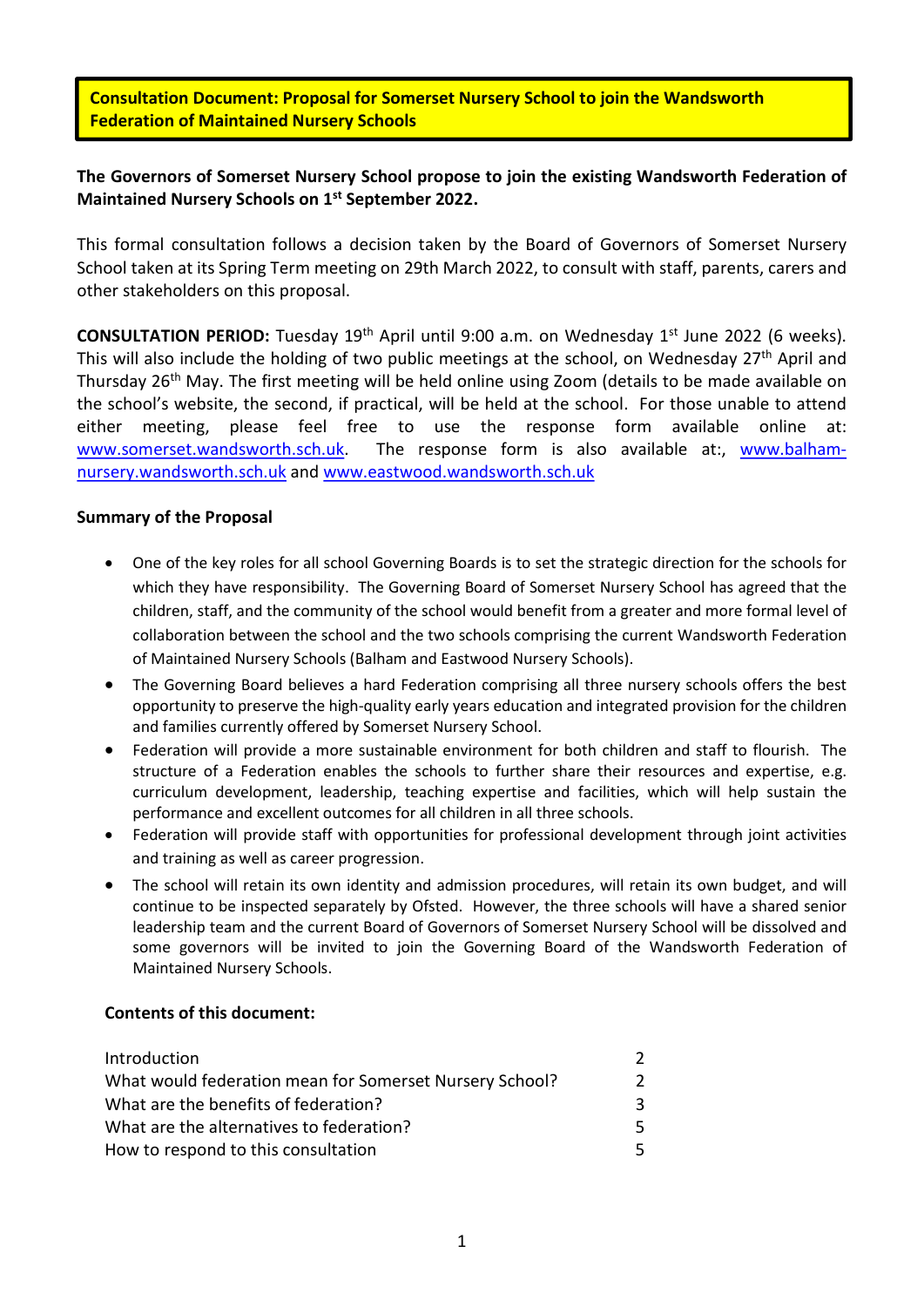### **Introduction**

Somerset Nursery School in Battersea has provided a consistently outstanding, high-quality early education for Wandsworth's youngest children for many years. All three maintained nursery schools in the borough have been rated by OFSTED as "outstanding" for their pupils.

As many of you will be aware, Balham and Eastwood agreed to form a 'soft' federation back in September 2019, with a view to forming a 'hard,' federation some 18 months later. In the event, they dissolved their separate Boards in Spring of 2021. Although invited to join at that time, Somerset decided to observe the initial federation by way of a period of 'soft' federation. This enabled Somerset's Board and committee structure to continue while observing the effect and impact of the 'hard' federation. This was perhaps the only difference between the 'soft' and 'hard' federation. Now that we have had the opportunity to observe the federation, we are consulting on the proposal to join the organisation and dissolve the separate Board of Governors for Somerset Nursery School.

# What would federation mean for Somerset Nursery School?

A federation would involve Somerset operating under the governance of a single governing body. At present, all three schools share an Executive Head Teacher, but Somerset is governed by a separate Governing Body and three sub-committees.

| <b>What would stay the same?</b> |                                                                                                                                                                                                                    | <b>What would change?</b> |                                                                                                                                                                                  |  |
|----------------------------------|--------------------------------------------------------------------------------------------------------------------------------------------------------------------------------------------------------------------|---------------------------|----------------------------------------------------------------------------------------------------------------------------------------------------------------------------------|--|
|                                  | Somerset would keep its own identity and name.<br>It is not a merger of schools.                                                                                                                                   | $\bullet$                 | The Somerset Governing Board would be<br>dissolved, and some existing governors of                                                                                               |  |
| $\bullet$                        | Children would continue to be taught in their<br>school although some activities may be shared.<br>For example, family services, professional                                                                      | <b>Nursery Schools</b>    | Somerset would be invited to join the Board of<br>the Wandsworth Federation of Maintained                                                                                        |  |
|                                  | services, out of school provision, provision for<br>children with special educational needs or<br>disabilities.                                                                                                    | $\bullet$                 | The new Governing Board would become<br>responsible for all three school budgets and<br>would determine how expenditure could be most<br>effectively used across the Federation. |  |
|                                  | Each school would continue to receive its own<br>budget and be subject to all current funding<br>protocols, reporting mechanisms and financial                                                                     | $\bullet$                 | There would be a single shared senior leadership<br>structure.                                                                                                                   |  |
| $\bullet$                        | regulations.<br>Each school would be inspected separately by<br>Ofsted.                                                                                                                                            | $\bullet$                 | Closer working between schools would provide<br>opportunities for career progression<br>and<br>professional opportunities.                                                       |  |
|                                  | Admission arrangements would not change.                                                                                                                                                                           | $\bullet$                 | With Somerset Nursery School joining the                                                                                                                                         |  |
| ٠                                | Existing members of staff at Somerset would<br>remain employed by Wandsworth Council on the<br>same contracts of employment.                                                                                       |                           | federation, there will be an opportunity to<br>examine the shared leadership structure, and to<br>ensure that it meets the needs of each school                                  |  |
| $\bullet$                        | The current Deputy Headteacher (Kellie Schrader)<br>will continue to run the school on a day-to-day<br>basis, and she will continue to report to the<br>Executive Headteacher of the Federation (Emma<br>Williams) | $\bullet$                 | Somerset will also be invited to provide a number<br>of Somerset Governors as agreed in the<br>Instrument of Government of the new enlarged<br><b>Federation Board</b>           |  |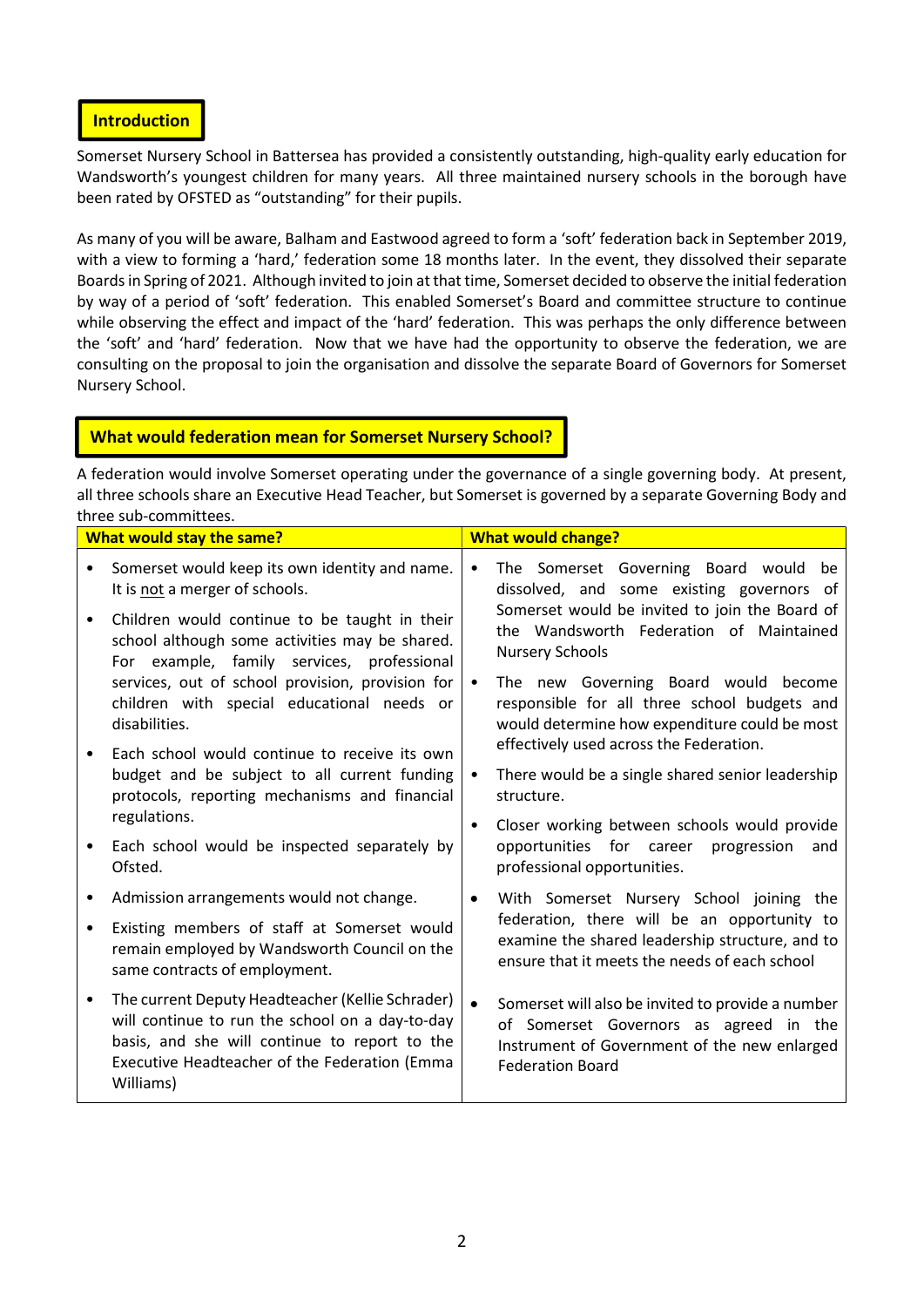

In summary, the chief benefits are:

Sustainability  $\bullet$ 

l

- Improved opportunities and outcomes for children  $\bullet$
- Improved opportunities for staff  $\bullet$
- Improved governance, and  $\bullet$
- Support for Early Years in Wandsworth  $\bullet$

These are expanded below.

| <b>Sustainability</b>                  | For several years now, Somerset has been faced with the steady reduction in the number of<br>pupils on roll and this is forecast to continue. Since the school finances are in large part<br>dependent on the per capita formula employed by the Department of Education, this means<br>that Somerset will have to deal with a shrinking source of finance.<br>Whilst initial forecasts indicate limited, if any, savings in the early years of a Federation, it is<br>likely that over a period of several years savings will be achievable through efficiencies and<br>economies of scale. These may include the sharing of administrative functions, shared HR<br>functions including pay arrangements, savings on maintenance contracts, purchasing and<br>supplies.                                                                                                                                                                                                                                                                                                                                                                                                                                                                                                                                                                                                                                                                                                                                                                                                                                    |
|----------------------------------------|-------------------------------------------------------------------------------------------------------------------------------------------------------------------------------------------------------------------------------------------------------------------------------------------------------------------------------------------------------------------------------------------------------------------------------------------------------------------------------------------------------------------------------------------------------------------------------------------------------------------------------------------------------------------------------------------------------------------------------------------------------------------------------------------------------------------------------------------------------------------------------------------------------------------------------------------------------------------------------------------------------------------------------------------------------------------------------------------------------------------------------------------------------------------------------------------------------------------------------------------------------------------------------------------------------------------------------------------------------------------------------------------------------------------------------------------------------------------------------------------------------------------------------------------------------------------------------------------------------------|
| Improved<br>outcomes for<br>children   | There are advantages for children in federated schools. Research carried out by the National<br>Governors' Association (NGA) in 2014, stated:<br>"In schools that went forward with federation, standards had risen across the board.<br>Improved teaching and learning was reported to be a major benefit, largely achieved<br>because federation allows leaders greater flexibility with staffing, such as being able<br>to distribute staff across schools, whether it be for cover or to share specialist skills."<br>Governors believe the benefits in standards, teaching and learning described above will<br>accrue from:<br>the opportunity to share teaching expertise and therefore build stronger pedagogy<br>$\bullet$<br>across the three schools,<br>a wider and richer curriculum including cross-federation events in arts, sports and music,<br>$\bullet$<br>the opportunity to retain high quality teachers because of staff development<br>$\bullet$<br>opportunities,<br>the opportunity to attract ambitious applicants; and<br>$\bullet$<br>the opportunity to share teaching resources across the schools.<br>$\bullet$<br>In addition, improvements in teaching and learning will promote improved pupil engagement<br>and behaviour and greater enjoyment of school.<br>The benefits of a Federation to the children will include sharing resources such as Case<br>Managers, Educational Psychologists, and Speech and Language Therapists. These resources<br>enable staff to work together more closely and support each other in meeting the varied<br>needs of the children. |
| Improved<br>opportunities<br>for staff | The NGA's research in 2014 identified some of the benefits to staff of working in a federated<br>school:                                                                                                                                                                                                                                                                                                                                                                                                                                                                                                                                                                                                                                                                                                                                                                                                                                                                                                                                                                                                                                                                                                                                                                                                                                                                                                                                                                                                                                                                                                    |

<sup>1</sup> https://www.headteacher-update.com/best-practice-article/the-road-to-school-federation/66963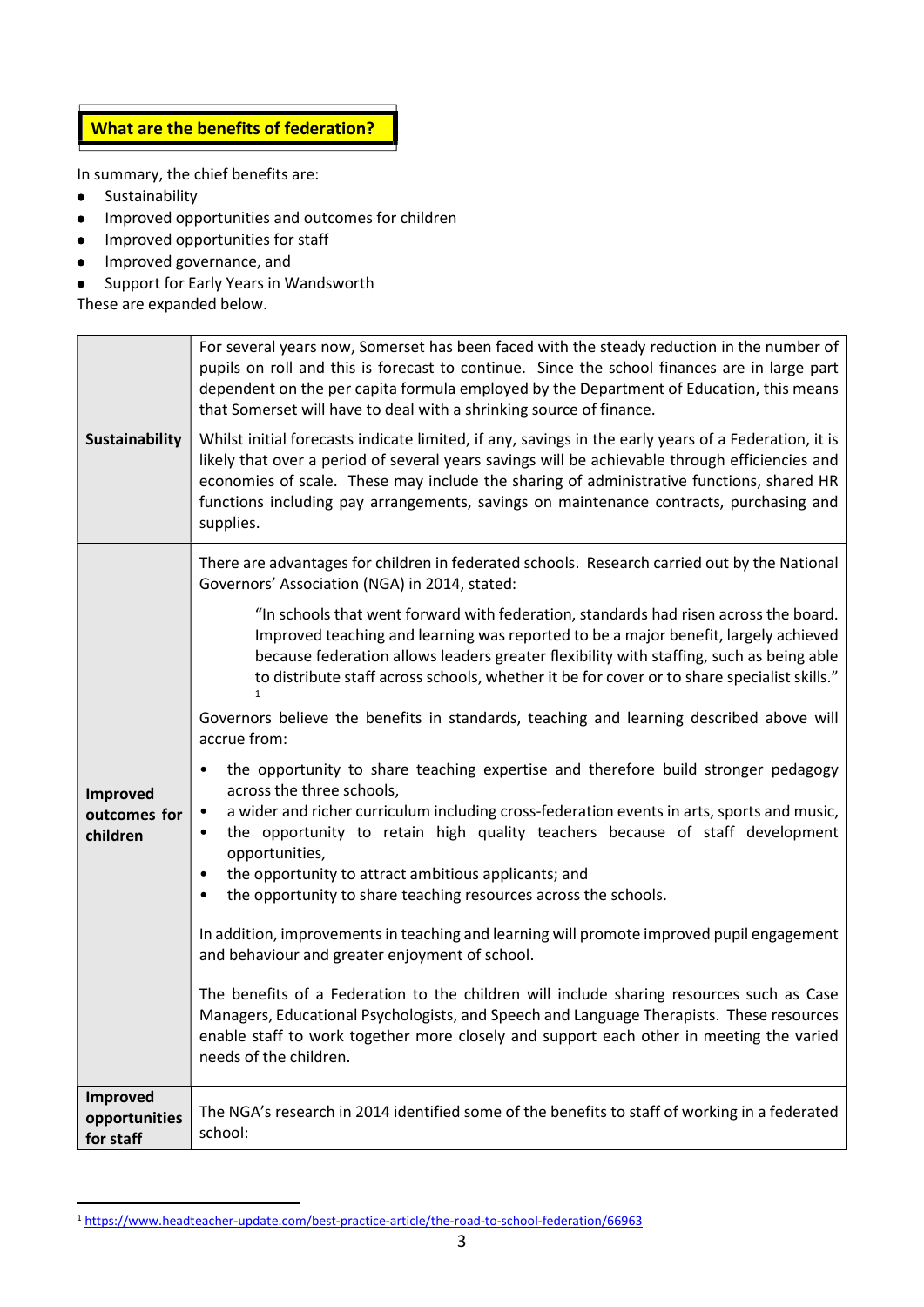|                                                              | "Federations also offer a unique set of challenges, allowing them to attract more<br>ambitious applicants when recruiting, as well as to retain their best existing<br>teachers." <sup>2</sup><br>Governors believe the benefits for staff will come about through:                                                                                                                                                                                                                                                                                                                                                                                                                                                                                                                                                                                                                                                                                          |
|--------------------------------------------------------------|--------------------------------------------------------------------------------------------------------------------------------------------------------------------------------------------------------------------------------------------------------------------------------------------------------------------------------------------------------------------------------------------------------------------------------------------------------------------------------------------------------------------------------------------------------------------------------------------------------------------------------------------------------------------------------------------------------------------------------------------------------------------------------------------------------------------------------------------------------------------------------------------------------------------------------------------------------------|
|                                                              |                                                                                                                                                                                                                                                                                                                                                                                                                                                                                                                                                                                                                                                                                                                                                                                                                                                                                                                                                              |
|                                                              | easier and more efficient communication between the staff of the three schools than<br>$\bullet$<br>would be the case if the schools were separate establishments,<br>more straightforward contractual arrangements relating to working in all schools,<br>$\bullet$<br>improved induction programme for staff to ensure that all staff work together and in<br>$\bullet$<br>harmony when using school systems and procedures,<br>the sharing of good practice and expertise, richer professional development, and training,<br>$\bullet$<br>the building of stronger pedagogy,<br>$\bullet$<br>improved opportunities for staff with better recruitment and retention through<br>$\bullet$<br>improved career progression and opportunities to work across all schools and in a range<br>of contexts; and<br>the opportunities for system leadership by middle and senior leaders.<br>$\bullet$                                                             |
|                                                              | Shared training such as on INSET days will enable staff to support each other and learn from<br>one another, thus having a positive impact on the children they teach. Opportunities to share<br>learning and visit each site will provide varied learning opportunities for staff and a positive<br>impact upon teaching. Sharing outstanding practice will be a key strength.                                                                                                                                                                                                                                                                                                                                                                                                                                                                                                                                                                              |
|                                                              | The benefits of shared governance are likely to include:                                                                                                                                                                                                                                                                                                                                                                                                                                                                                                                                                                                                                                                                                                                                                                                                                                                                                                     |
| Improved<br>governance                                       | a renewed focus, with fresh points of view, on the most effective ways of delivering high<br>$\bullet$<br>quality early education for Wandsworth's youngest children<br>greater strategic flexibility in terms of staffing<br>$\bullet$<br>the opportunity, at the time of federation, to re-constitute with a structure that reflects<br>$\bullet$<br>best practice and members who are appointed with knowledge and skills to continue and<br>build upon the strong governance of all three schools<br>increased economies of scale in the strategic use of funding. Each school is likely to keep<br>$\bullet$<br>its unique qualities and separate budget. However, it is also likely that each school will<br>contribute to a 'shared pot' for shared costs<br>the streamlining of governing body functions. This last benefit will mean that less staff<br>time is required to service and support both Full Governing Board and Committee<br>meetings |
| <b>Support</b><br>for<br><b>Early Years in</b><br>Wandsworth | The improved capacity to support the development of even better leadership, teaching and<br>support for children's well-being within the federation will depend on the improvements in<br>communication, talent-spotting, succession planning, systems and teacher training described<br>above. These same improvements, once established within the federation, can be used to<br>build system leadership across the early years sector in Wandsworth, and more widely,<br>through:<br>effective liaison and collaboration at leadership level with other schools and teacher<br>$\bullet$<br>training establishments<br>being an outstanding placement for trainee nursery teachers and nursery nurses<br>$\bullet$<br>being a centre of excellence where high quality early years practice may be observed<br>٠<br>offering outreach support to local primary schools.<br>٠                                                                               |

l

<sup>2</sup> https://www.headteacher-update.com/best-practice-article/the-road-to-school-federation/66963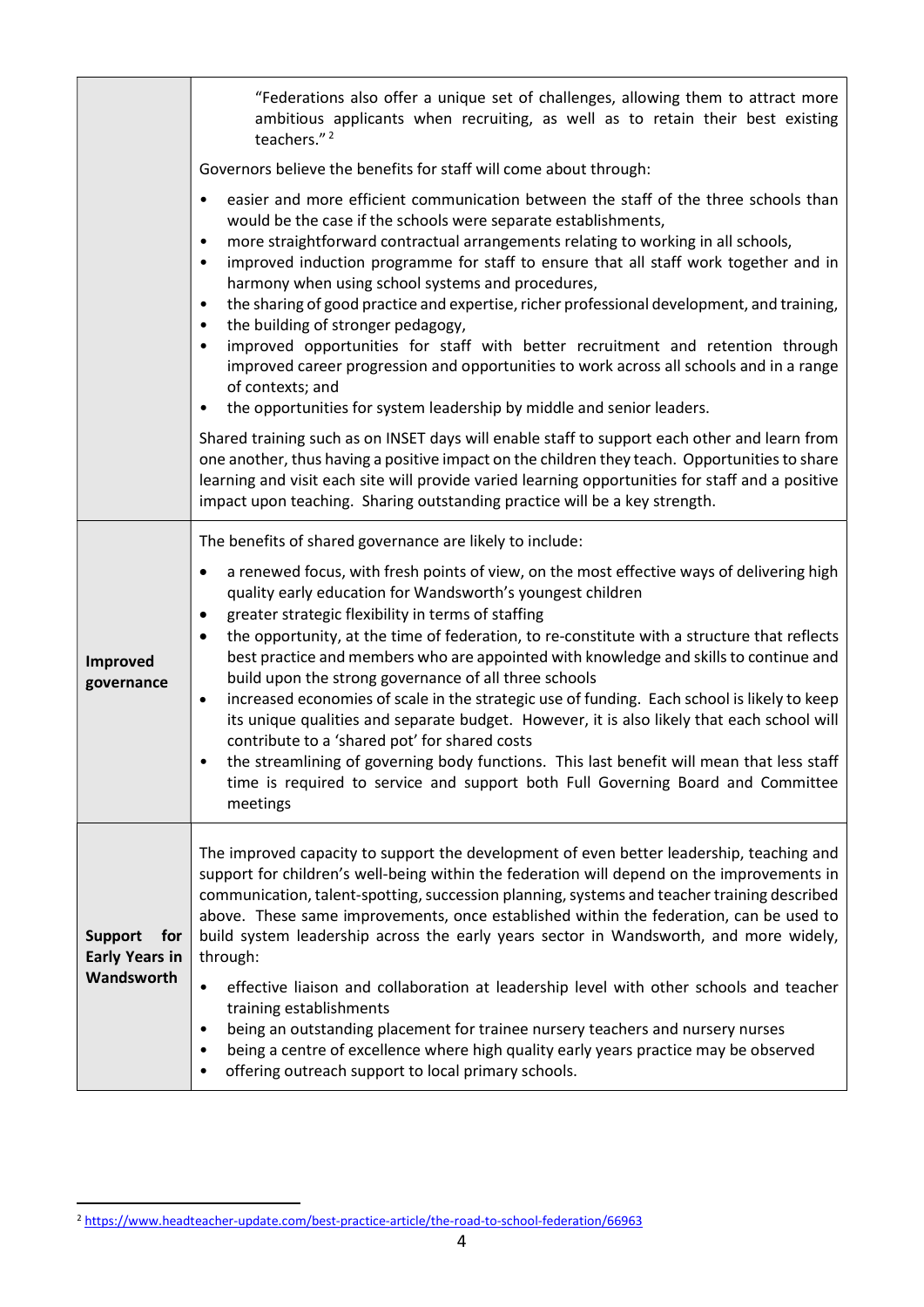### What are the alternatives to a Federation?

Unfortunately, remaining as a stand-alone maintained nursery school is unlikely to be viable in the long run. It would necessitate either the promotion of the existing Deputy Headteacher or the recruitment of an additional member of staff i.e. a new Headteacher, both expensive propositions.

Alternatives to forming a Federation between the maintained nursery schools include vertical integration into primary schools or joining a local Academy. However, it is important to the current Governing Board that we preserve the unique identity of our nursery school. Federation with other maintained nursery schools involves horizontal integration which will allow our nursery school pedagogy and quality to remain strong.

### How to respond to the Consultation

The Governing Board of Somerset school would really like to hear your views. If you have any comments, please complete the Consultation Response Form sent with this consultation document. A copy will also be made available on Somerset's website at http://somerset.wandsworth.sch.uk

A document containing answers to Frequently Asked Questions provides further details and is also available on the school's website http://somerset.wandsworth.sch.uk

Copies will also be made available on:

Balham Nursery School's website https://balham-nursery.wandsworth.sch.uk and

Eastwood Nursery School's website http://www.eastwood.wandsworth.sch.uk

#### Please return the Consultation Response Form in an envelope marked FEDERATION RESPONSE by 9am on 31st May 2022.

The Executive Headteacher will arrange for consultation with staff at each school and there will be an opportunity for parents, carers and stakeholders from each community to discuss the proposals either online on 27<sup>th</sup> April or at the Somerset Nursery school on 26<sup>th</sup> May.

The Governing Board will meet to review consultation responses to decide whether the school will proceed or not with this proposal following the end of the consultation period.